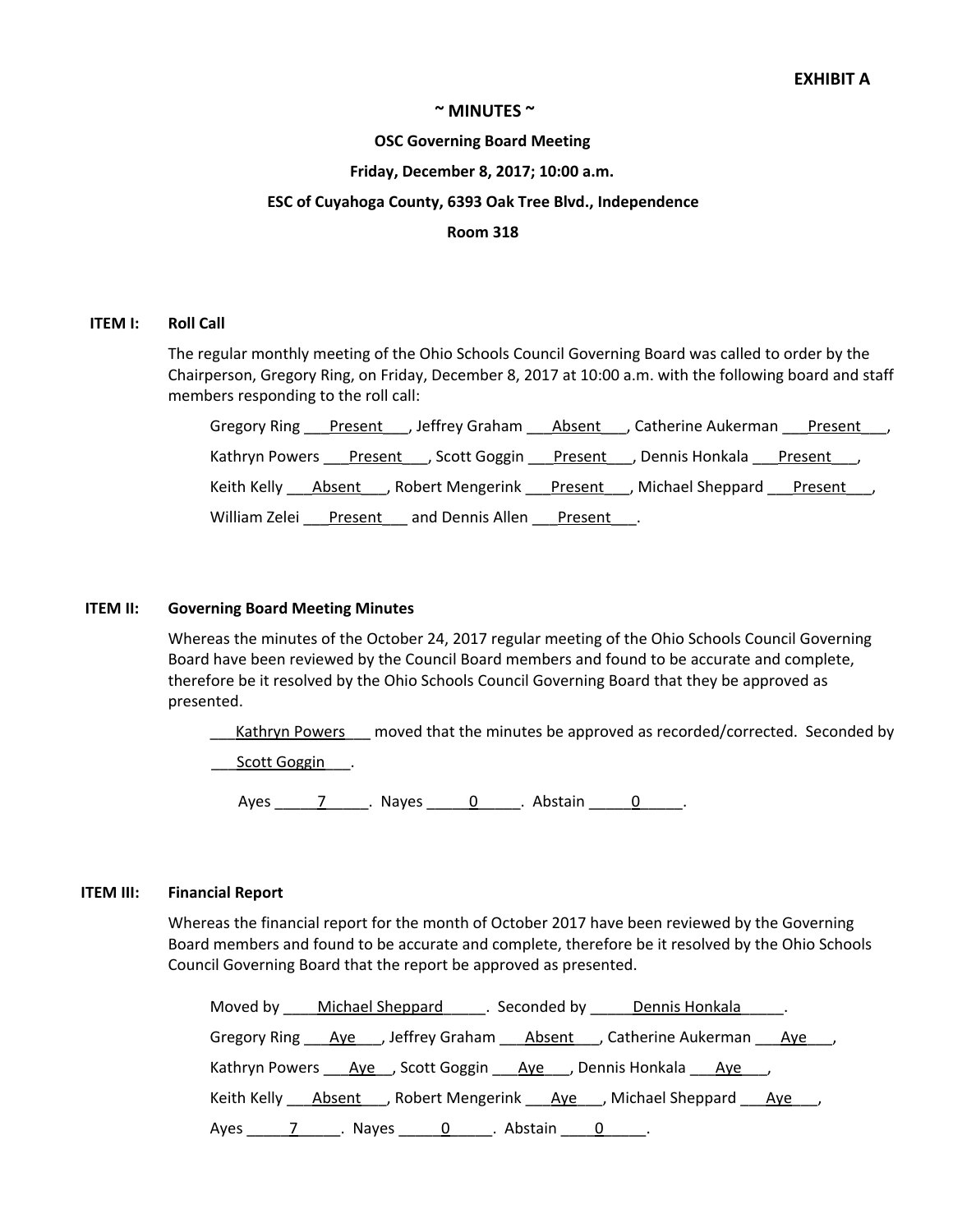# **ITEM IV: Approval of Sandusky City Schools as a new member of the Natural Gas Program**

Whereas Sandusky City School District has expressed an interest in joining the Ohio Schools Council Natural Gas Program and submitted the Natural Gas Program Agreement and Board Resolution displayed in Exhibit C to join the program. Therefore be it resolved by the Ohio Schools Council Governing Board that Sandusky City School District be approved as a new member of the Natural Gas Program effective December 2017 or as soon as the accounts can be enrolled in the program. (Exhibit C)

| Moved by Catherine Aukerman Execonded by Scott Goggin Formulation                |
|----------------------------------------------------------------------------------|
| Gregory Ring Aye , Jeffrey Graham Absent , Catherine Aukerman Aye ,              |
| Kathryn Powers Ave , Scott Goggin Ave , Dennis Honkala Ave                       |
| Keith Kelly Absent , Robert Mengerink Aye , Michael Sheppard Aye ,               |
| Ayes 7 ____________. Nayes <u>______0</u> ______. Abstain _____ <u>0</u> ______. |

# **ITEM V: Approval of Weathersfield Local School District as a new Ohio Schools Council member**

Whereas Weathersfield Local School District has expressed an interest in joining the Ohio Schools Council to participate in Bus Purchase. Therefore be it resolved by the Ohio Schools Council Governing Board that Weathersfield Local School District be approved as an Ohio Schools Council member.

| Moved by Kathryn Powers Conded by Catherine Aukerman L.             |  |
|---------------------------------------------------------------------|--|
| Gregory Ring Aye , Jeffrey Graham Absent , Catherine Aukerman Aye , |  |
| Kathryn Powers Ave , Scott Goggin Ave , Dennis Honkala Ave ,        |  |
| Keith Kelly Absent , Robert Mengerink Aye , Michael Sheppard Aye,   |  |
|                                                                     |  |

# **ITEM VI: Approval of Agreement with Hyatt Place Columbus/Worthington, Hyatt Regency Columbus and Courtyard Marriott Worthington for discounted guest rooms for OSC members**

Whereas the Ohio Schools Council and Hyatt Place Columbus/Worthington and Hyatt Regency Columbus, and Courtyard by Marriott Worthington would like to renew the Corporate Rate Agreements for OSC standard guest rooms from January 1, 2018 to December 31, 2018 at a rate of \$115/night at Hyatt Place Columbus/Worthington, \$119.00/night at Hyatt Regency Columbus and \$119/night Monday through Wednesday and \$109/night Thursday through Sunday at Courtyard Marriott Worthington. Therefore be it resolved by the Board of Directors of the Ohio Schools Council approves the Corporate Rate Agreements for discounted standard rooms for OSC members with Hyatt Place Columbus/Worthington at a rate of \$115/night, Hyatt Regency Columbus at a rate of \$119/night and Courtyard Marriott Worthington at \$109/night Monday through Wednesday and \$109/night Thursday through Sunday from January 1, 2018 to December 31, 2018. (Exhibit D)

| Moved by Dennis Honkala Seconded by Michael Sheppard J.                                                        |
|----------------------------------------------------------------------------------------------------------------|
| Gregory Ring Ave , Jeffrey Graham Absent , Catherine Aukerman Ave                                              |
| Kathryn Powers ___ Aye __ , Scott Goggin ___ Aye __ , Dennis Honkala ___ Aye __ ,                              |
| Keith Kelly Absent , Robert Mengerink Aye , Michael Sheppard Aye,                                              |
| Ayes 11.1 Ayes 1.1 Ayes 2.1 Abstain 2.1 Ayes 2.1 Ayes 2.1 Ayes 2.1 Ayes 2.1 Ayes 2.1 Ayes 2.1 Ayes 2.1 Ayes 2. |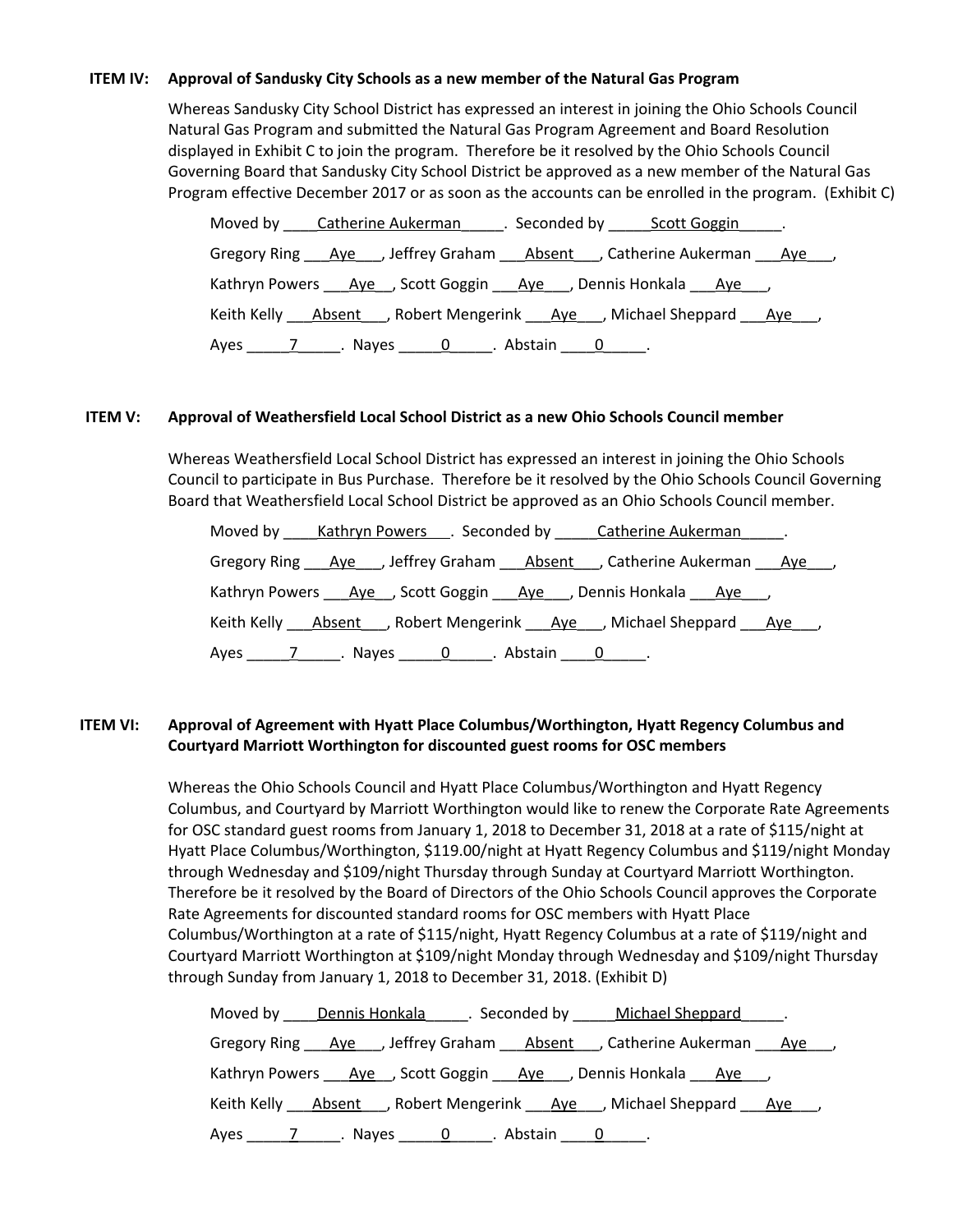## ITEM VII: Approval of Dennis Recker as an OSC Regional Liaison effective December 15, 2017 to June 30, 2018

Be it resolved the the Ohio Schools Council Governing Board that Dennis Recker be approved as an OSC Regional Liaison for 30 days effective December 15, 2017 through June 30, 2018 at \$357/day.

|  | Moved by Scott Goggin Seconded by Dennis Honkala .                  |  |
|--|---------------------------------------------------------------------|--|
|  | Gregory Ring Ave , Jeffrey Graham Absent , Catherine Aukerman Ave , |  |
|  | Kathryn Powers Ave , Scott Goggin Ave , Dennis Honkala Ave ,        |  |
|  | Keith Kelly Absent , Robert Mengerink Aye , Michael Sheppard Aye,   |  |
|  |                                                                     |  |

# **ITEM VIII: Approval of Finding Leaders Memorandum of Understanding effective 1/1/18 to 12/31/20**

Be it resolved the the Ohio Schools Council Governing Board that the Memorandum of Understanding between Ohio Schools Council and Finding Leaders effective January 1, 2018 through December 31, 2020 be approved as presented in Exhibit E.

|  | Moved by Scott Goggin Seconded by Michael Sheppard .                |  |
|--|---------------------------------------------------------------------|--|
|  | Gregory Ring Ave , Jeffrey Graham Absent , Catherine Aukerman Ave , |  |
|  | Kathryn Powers Aye, Scott Goggin Aye, Dennis Honkala Aye,           |  |
|  | Keith Kelly Absent , Robert Mengerink Aye , Michael Sheppard Aye,   |  |
|  |                                                                     |  |

# **ITEM IX: Recognition of the Unaudited Financial Statements and Management's Discussion and Analysis Report for the Fiscal Year Ending June 30, 2017**

Be it resolved by the Ohio Schools Council Governing Board that the unaudited Financial Statements and Management's Discussion and Analysis Report for the Fiscal Year ending June 30, 2017 prepared by the Local Government Services (LGS) Section of the Auditor of State's Office be recognized as presented in Exhibit F.

|  | Moved by Kathryn Powers Formular Seconded by Dennis Honkala               |  |
|--|---------------------------------------------------------------------------|--|
|  | Gregory Ring Ave , Jeffrey Graham Absent , Catherine Aukerman Ave ,       |  |
|  | Kathryn Powers <u>Aye</u> , Scott Goggin <u>Aye</u> , Dennis Honkala Aye, |  |
|  | Keith Kelly Absent Robert Mengerink Aye Michael Sheppard Aye Robert       |  |
|  |                                                                           |  |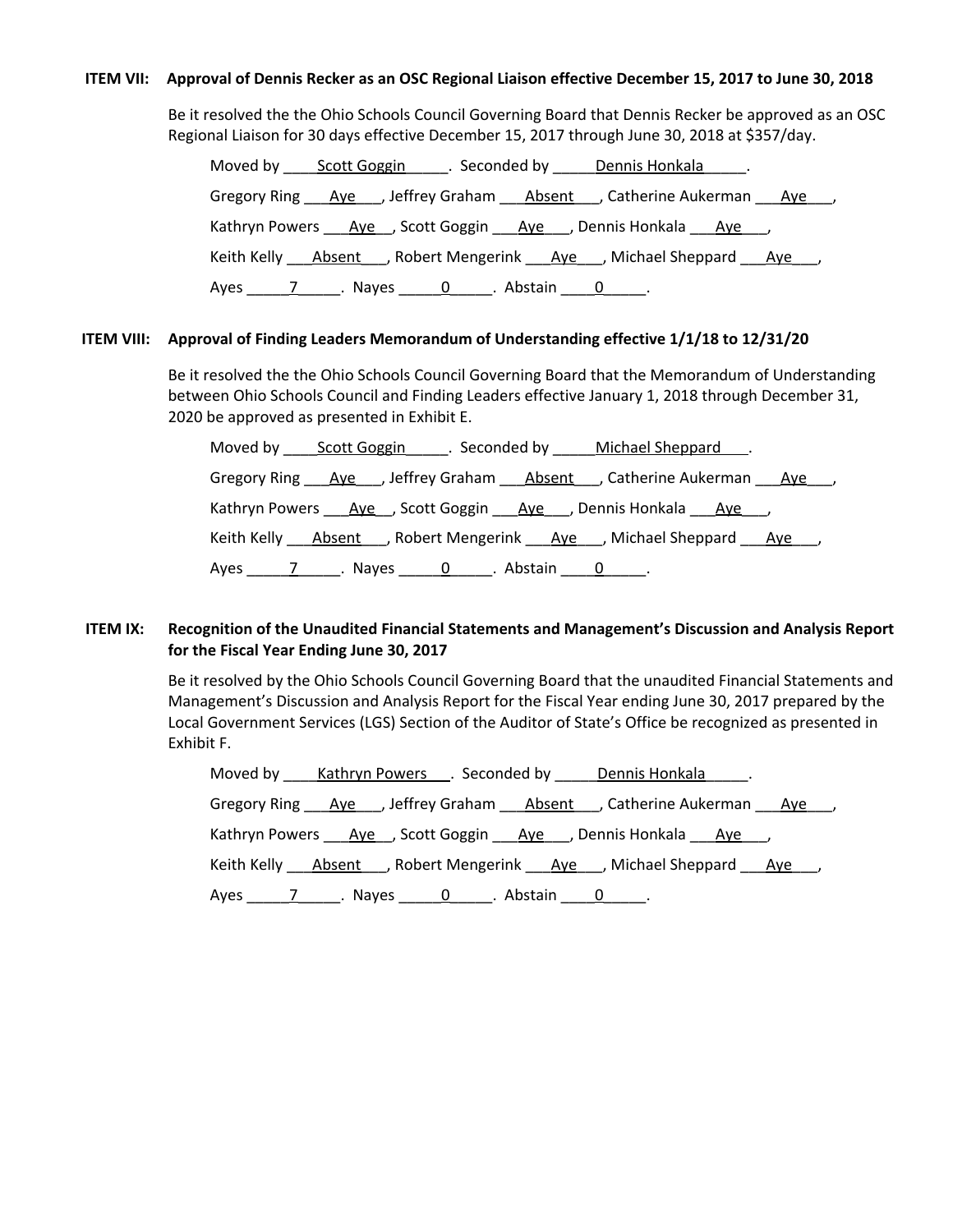## **ITEM X: Grant Trumbull County Non-OSC districts 2018 promotional membership to access Bus Bids**

Whereas Trumbull County School Districts would like to participate in the OSC Bus Bids and not all districts in the county are members of the Ohio Schools Council and the Executive Director recommends that a promotional membership be granted to all districts in Trumbull County to access the 2017-18 Bus Bids. Therefore be it resolved by the Ohio Schools Council Governing Board that the Non-OSC school districts in Trumbull County be granted a promotional membership in Ohio Schools Council for 2017-18 to access the Bus Bids.

Moved by Michael Sheppard . Seconded by Catherine Aukerman . Gregory Ring \_\_\_\_Aye\_\_\_, Jeffrey Graham \_\_\_\_Absent \_\_\_, Catherine Aukerman \_\_\_\_Aye\_\_\_\_, Kathryn Powers Aye , Scott Goggin Aye , Dennis Honkala Aye, Keith Kelly  $\overline{A}$  Absent , Robert Mengerink  $\overline{A}$  Aye , Michael Sheppard  $\overline{A}$ ye , Ayes \_\_\_\_\_7\_\_\_\_\_. Nayes \_\_\_\_\_0\_\_\_\_\_. Abstain \_\_\_\_0\_\_\_\_\_.

#### **ITEM XI: Discussion Items**

- **- Natural Gas Spring 2018 Bid**
- **- P4S-FES Negotiations for January 2020**
- **- OSBA Trade Show Recap**
- **- OSC Health Insurance change to new plan effective 2/1/17**
- The next Board Meeting will be held on January 19, 2018 at 1:45 p.m. at The City Club of **Cleveland, 850 Euclid Ave., Cleveland.**
- **- Agreements and Policy**

## **ITEM XII: Adjournment**

Motion for adjournment.

Moved by Dennis Honkala . Seconded by Catherine Aukerman . Gregory Ring <u>Aye</u> , Jeffrey Graham Absent , Catherine Aukerman Aye, Kathryn Powers Aye , Scott Goggin Aye , Dennis Honkala Aye, Keith Kelly \_\_\_\_Absent\_\_\_\_, Robert Mengerink \_\_\_\_Aye\_\_\_, Michael Sheppard \_\_\_\_Aye\_\_\_, Ayes \_\_\_\_\_7\_\_\_\_\_. Nayes \_\_\_\_\_0\_\_\_\_\_. Abstain \_\_\_\_0\_\_\_\_\_.